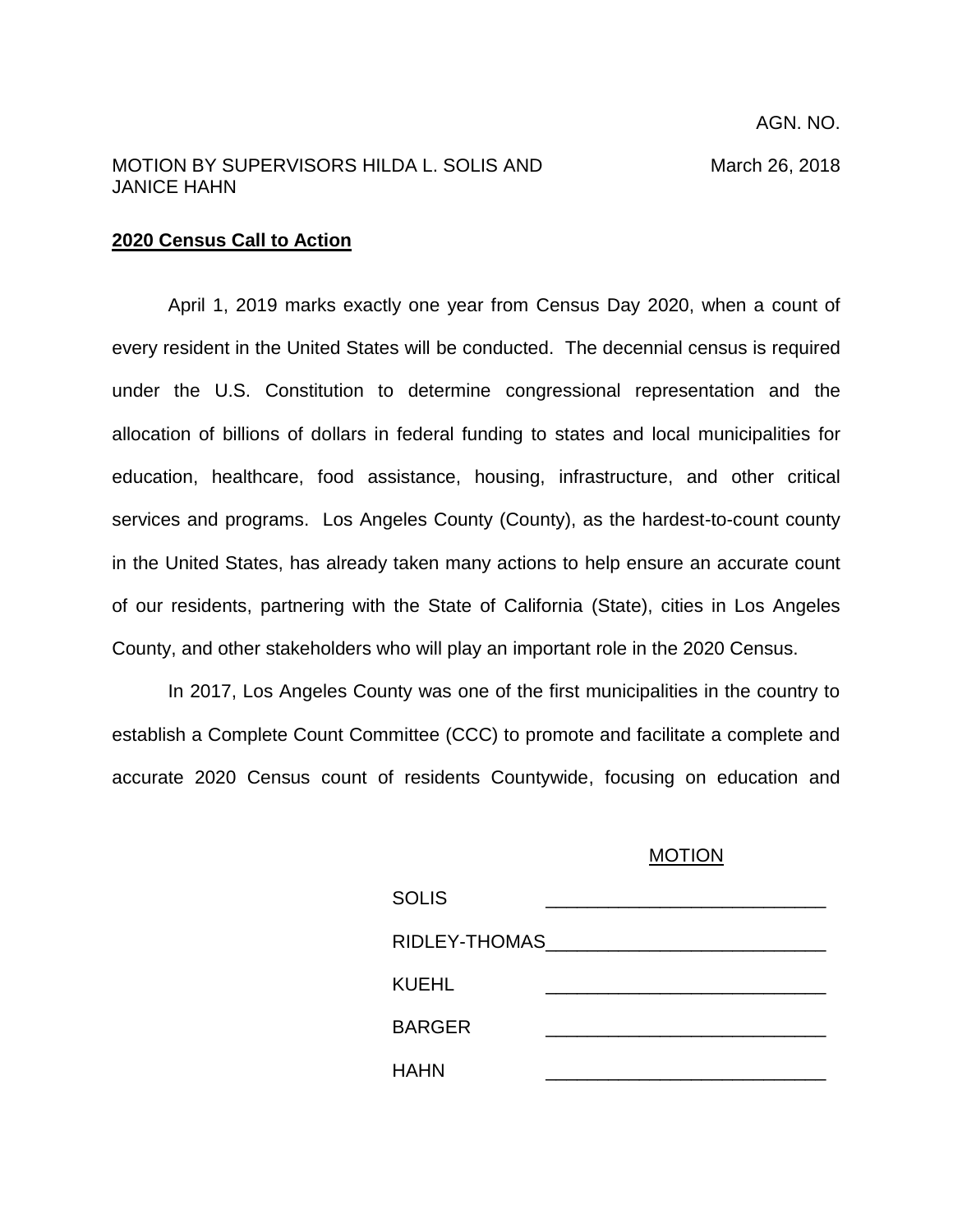outreach to the County's Hard-to-Survey (HTS) populations. On May 1, 2018, the County joined as a plaintiff the State of California's lawsuit opposing the addition of a citizenship question to the 2020 U.S. Census. Research led by the U.S. Census Bureau (Bureau) shows that a citizenship question on the Census could "significantly lower estimates of [noncitizens]." On June 23, 2018, hundreds of volunteers participated in the County's effort to identify non-standard address dwelling units that are often overlooked by the Bureau. Known as the Local Update of Census Addresses (LUCA), this operation consisted of canvassing HTS communities to confirm each unit of conventional and unconventional housing is on the Bureau's master list of addresses. On November 9, 2018, the State of California Complete Count Census 2020 Office (CCC Office) announced a grant of \$9.4 million dedicated to the County's Census 2020 community education and outreach. The support from the State will strengthen the County's ability to effectively target HTS communities so that every individual is counted in the 2020 Census.

Since 2017, the County has been working in an unprecedented and close partnership with the State, the City of Los Angeles (the city with the highest HTS population in the County), community-based organizations, and others to increase awareness of the 2020 Census and tackle challenges that would undermine an accurate count of our residents. Beginning on April 1, 2019, the County and its many partners will have one year to fully implement a Countywide education and outreach campaign that leverages trusted relationships with our communities to ensure no one goes uncounted in the 2020 Census.